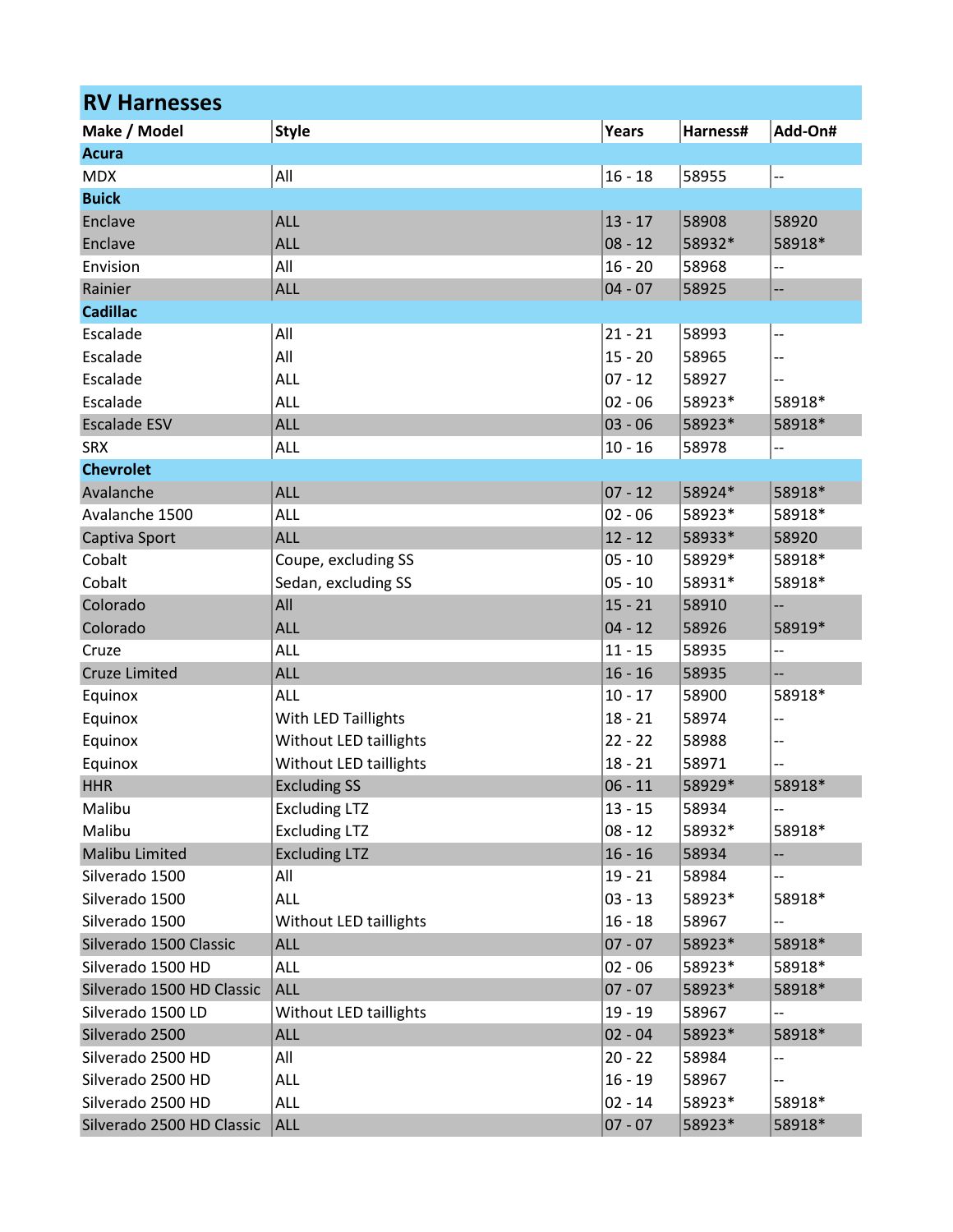| Silverado 3500 HD | All                                           | $20 - 22$ | 58984  | --                       |
|-------------------|-----------------------------------------------|-----------|--------|--------------------------|
| Silverado 3500 HD | ALL                                           | $16 - 19$ | 58967  |                          |
| Silverado 3500 HD | ALL                                           | $07 - 14$ | 58923* | 58918*                   |
| Sonic             | <b>ALL</b>                                    | $12 - 16$ | 58936  | --                       |
| Sonic             | Sedan                                         | $17 - 20$ | 58969  | --                       |
| Suburban          | All                                           | $21 - 21$ | 58985  | --                       |
| Suburban          | ALL                                           | $15 - 20$ | 58966  | --                       |
| Suburban 1500     | <b>ALL</b>                                    | $07 - 13$ | 58927  | $\overline{\phantom{a}}$ |
| Tahoe             | All                                           | $21 - 21$ | 58985  | --                       |
| Tahoe             | All                                           | $15 - 20$ | 58966  | --                       |
| Tahoe             | ALL                                           | $07 - 12$ | 58927  | --                       |
| Trailblazer       | <b>ALL</b>                                    | $02 - 08$ | 58925  |                          |
| Traverse          | <b>ALL</b>                                    | $13 - 17$ | 58922* | 58920                    |
| Traverse          | <b>ALL</b>                                    | $09 - 12$ | 58932* | 58918*                   |
| <b>Dodge</b>      |                                               |           |        |                          |
| Caliber           | <b>ALL</b>                                    | $08 - 12$ | 58959  | --                       |
| Durango           | All                                           | $14 - 22$ | 58957  | --                       |
| Durango           | ALL                                           | $11 - 13$ | 58959  | --                       |
| Nitro             | <b>ALL</b>                                    | $07 - 11$ | 58937  | 58919*                   |
| Ram 1500          | <b>ALL</b>                                    | $09 - 10$ | 58916  | --                       |
| <b>Fiat</b>       |                                               |           |        |                          |
| 500               | <b>ALL</b>                                    | $12 - 18$ | 58911  |                          |
| Ford              |                                               |           |        |                          |
| <b>Bronco</b>     | With LED Taillights                           | $21 - 21$ | 58992  | --                       |
| Edge              | <b>ALL</b>                                    | $11 - 14$ | 58914  | 58920                    |
| Edge              | <b>ALL</b>                                    | $07 - 10$ | 58952  | 58920                    |
| Edge              | With LED Taillights                           | $15 - 17$ | 58953* | 58920                    |
| Escape            | All                                           | $17 - 21$ | 58954  |                          |
| Escape            | <b>ALL</b>                                    | $13 - 16$ | 58943* | 58920                    |
| Escape            | <b>ALL</b>                                    | $05 - 12$ | 58952  | 58920                    |
| Expedition        | <b>ALL</b>                                    | $07 - 17$ | 58988  | --                       |
| Explorer          | All                                           | $16 - 19$ | 58976  | --                       |
| $F-150$           | All                                           | $15 - 20$ | 58970  |                          |
| $F-150$           | <b>ALL</b>                                    | $09 - 14$ | 58912  |                          |
| $F-150$           | With backup sensors, excluding LED taillights | $21 - 21$ | 58989  | --                       |
| F-250 Super Duty  | <b>ALL</b>                                    | $17 - 19$ | 58987  | --                       |
| F-350 Super Duty  | <b>ALL</b>                                    | $17 - 19$ | 58987  | --                       |
| Fiesta            | Hatchback                                     | $14 - 19$ | 58972  |                          |
| Fiesta            | Hatchback                                     | $11 - 13$ | 58946  | --                       |
| Fiesta            | Sedan                                         | $14 - 19$ | 58977  |                          |
| Flex              | <b>ALL</b>                                    | $09 - 19$ | 58941  | 58918*                   |
| Focus             | Hatchback                                     | $12 - 14$ | 58905  | --                       |
| Focus             | Sedan                                         | $12 - 18$ | 58944* | 58920                    |
| Freestar          | <b>ALL</b>                                    | $04 - 07$ | 58952  | 58920                    |
| Fusion            | All                                           | $13 - 20$ | 58945  | 58920                    |
| Fusion            | ALL                                           | $06 - 12$ | 58942* | 58920                    |
| Ranger            | With blind spot detection                     | $19 - 21$ | 58986  | $\overline{\phantom{a}}$ |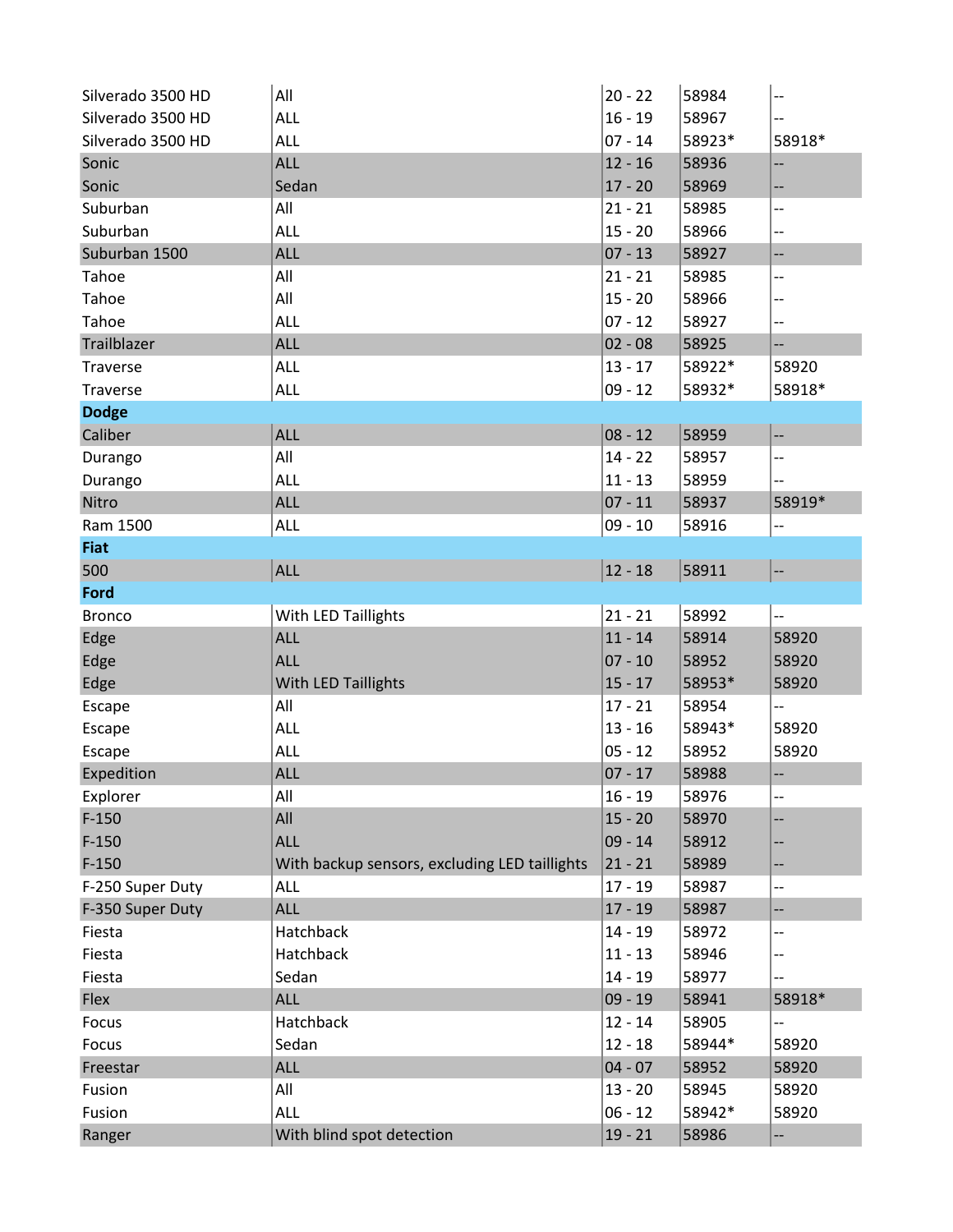| <b>GMC</b>             |                        |           |        |                          |  |
|------------------------|------------------------|-----------|--------|--------------------------|--|
| Acadia                 | All                    | $17 - 19$ | 58973  | --                       |  |
| Acadia                 | <b>ALL</b>             | $13 - 16$ | 58908  | 58920                    |  |
| Acadia Limited         | <b>ALL</b>             | $17 - 17$ | 58908  | 58920                    |  |
| Canyon                 | ALL                    | $15 - 21$ | 58910  | --                       |  |
| Canyon                 | ALL                    | $04 - 12$ | 58926  | 58919*                   |  |
| Envoy                  | <b>ALL</b>             | $02 - 09$ | 58925  | --                       |  |
| Sierra 1500            | All                    | $19 - 21$ | 58984  | --                       |  |
| Sierra 1500            | <b>ALL</b>             | $03 - 13$ | 58923* | 58918*                   |  |
| Sierra 1500            | Without LED taillights | $16 - 18$ | 58967  | --                       |  |
| Sierra 1500 Classic    | <b>ALL</b>             | $07 - 07$ | 58923* | 58918*                   |  |
| Sierra 1500 HD         | ALL                    | $02 - 06$ | 58923* | 58918*                   |  |
| Sierra 1500 HD Classic | <b>ALL</b>             | $07 - 07$ | 58923* | 58918*                   |  |
| Sierra 1500 Limited    | Without LED taillights | $19 - 19$ | 58967  | $\overline{\phantom{a}}$ |  |
| Sierra 2500            | <b>ALL</b>             | $02 - 04$ | 58923* | 58918*                   |  |
| Sierra 2500 HD         | All                    | $20 - 22$ | 58984  | --                       |  |
| Sierra 2500 HD         | <b>ALL</b>             | $16 - 19$ | 58967  |                          |  |
| Sierra 2500 HD         | <b>ALL</b>             | $02 - 14$ | 58923* | 58918*                   |  |
| Sierra 2500 HD Classic | <b>ALL</b>             | $07 - 07$ | 58923* | 58918*                   |  |
| Sierra 3500 HD         | All                    | $20 - 22$ | 58984  | --                       |  |
| Sierra 3500 HD         | <b>ALL</b>             | $16 - 19$ | 58967  | --                       |  |
| Sierra 3500 HD         | <b>ALL</b>             | $07 - 14$ | 58923* | 58918*                   |  |
| Terrain                | <b>ALL</b>             | $10 - 17$ | 58900  | 58918*                   |  |
| Yukon                  | All                    | $21 - 21$ | 58985  | --                       |  |
| Yukon                  | ALL                    | $15 - 20$ | 58965  | --                       |  |
| Yukon                  | <b>ALL</b>             | $07 - 14$ | 58927  | $- -$                    |  |
| <b>Yukon XL</b>        | All                    | $21 - 21$ | 58985  | --                       |  |
| <b>Yukon XL</b>        | <b>ALL</b>             | $15 - 20$ | 58965  | ÷                        |  |
| Yukon XL 1500          | <b>ALL</b>             | $07 - 14$ | 58927  | --                       |  |
| Honda                  |                        |           |        |                          |  |
| CR-V                   | <b>ALL</b>             | $12 - 16$ | 58904  |                          |  |
| CR-V                   | <b>ALL</b>             | $07 - 11$ | 58901  | --                       |  |
| CR-V                   | <b>ALL</b>             | $02 - 06$ | 58949  | --                       |  |
| Element                | ALL                    | $07 - 11$ | 58947  |                          |  |
| Fit                    | <b>ALL</b>             | $07 - 13$ | 58948  | 58919*                   |  |
| <b>Isuzu</b>           |                        |           |        |                          |  |
| $i-280$                | <b>ALL</b>             | $06 - 06$ | 58926  | 58919*                   |  |
| $i-290$                | <b>ALL</b>             | $07 - 08$ | 58926  | 58919*                   |  |
| $i-350$                | ALL                    | $06 - 06$ | 58926  | 58919*                   |  |
| $i-370$                | <b>ALL</b>             | $07 - 08$ | 58926  | 58919*                   |  |
| <b>Jeep</b>            |                        |           |        |                          |  |
| Cherokee               | All                    | $19 - 22$ | 58963  | $\overline{\phantom{a}}$ |  |
| Cherokee               | <b>ALL</b>             | $14 - 18$ | 58909  | 58920                    |  |
| Compass                | All                    | $17 - 21$ | 58958  | --                       |  |
| Compass                | <b>ALL</b>             | $11 - 16$ | 58938* | 58920                    |  |
| Gladiator              | All                    | $20 - 22$ | 58964  | --                       |  |
| <b>Grand Cherokee</b>  | <b>ALL</b>             | $99 - 04$ | 58915  | 58919*                   |  |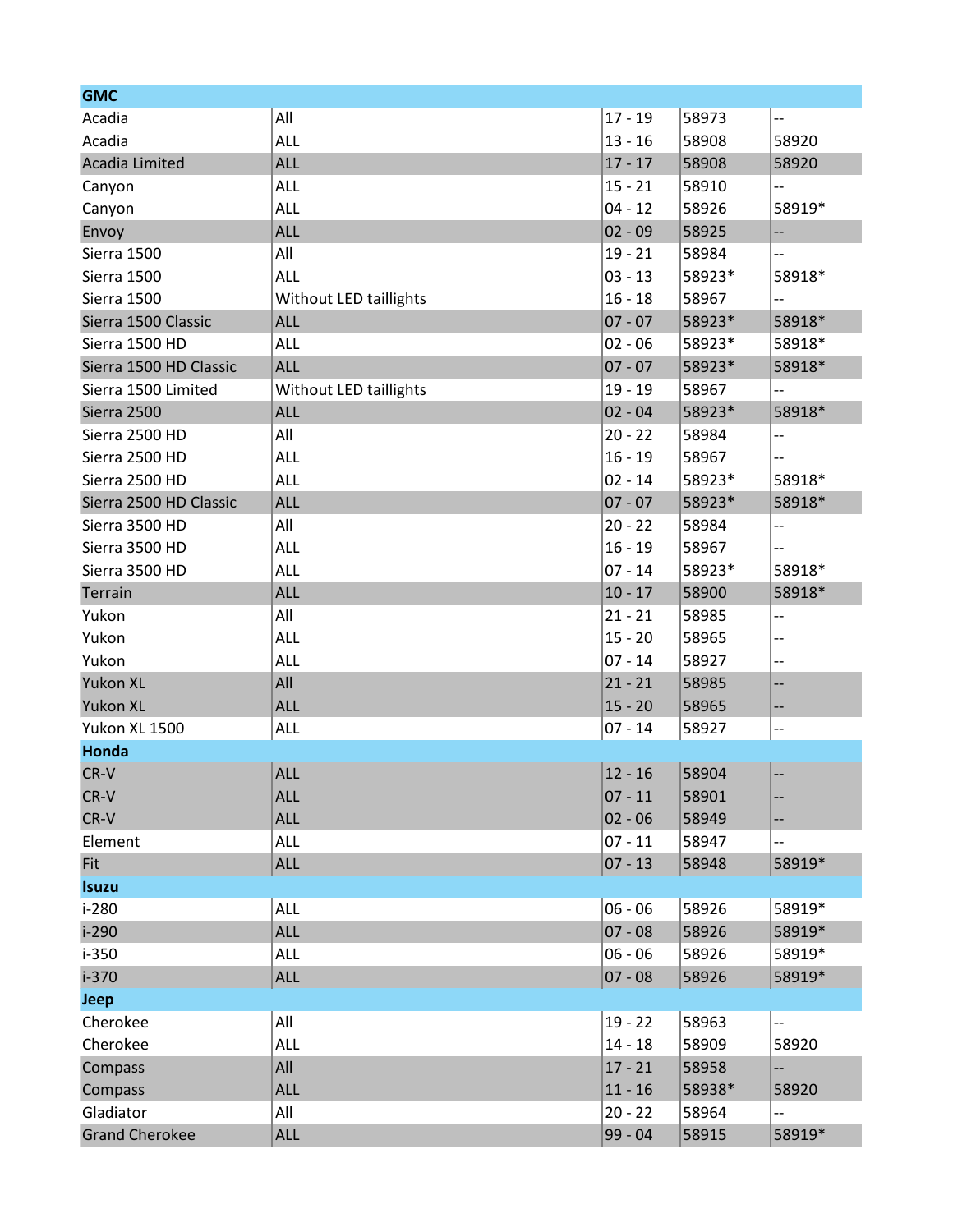| <b>Grand Cherokee</b>    | <b>ALL</b>                     | $14 - 21$ | 58907  | --                       |
|--------------------------|--------------------------------|-----------|--------|--------------------------|
| <b>Grand Cherokee</b>    | <b>ALL</b>                     | $07 - 13$ | 58940  | 58918*                   |
| <b>Grand Cherokee</b>    | <b>ALL</b>                     | $05 - 06$ | 58939* | 58919*                   |
| <b>Grand Cherokee WK</b> | All                            | $22 - 22$ | 58907  | --                       |
| Liberty                  | <b>ALL</b>                     | $08 - 12$ | 58937  | 58919*                   |
| Liberty                  | <b>ALL</b>                     | $02 - 07$ | 58917  | 58919*                   |
| Patriot                  | <b>ALL</b>                     | $08 - 17$ | 58959  | --                       |
| Wrangler                 | JK, excluding right hand drive | $07 - 18$ | 58903  | 58918*                   |
| Wrangler                 | JL, excluding hybrid           | $18 - 22$ | 58964  | --                       |
| Wrangler                 | TJ                             | $98 - 06$ | 58902  | 58918*                   |
| Lincoln                  |                                |           |        |                          |
| Aviator                  | All                            | $20 - 21$ | 58983  | $\overline{\phantom{a}}$ |
| <b>MKT</b>               | <b>ALL</b>                     | $10 - 19$ | 58960  | --                       |
| <b>MKX</b>               | ALL                            | $11 - 15$ | 58930* | 58920                    |
| <b>MKX</b>               | <b>ALL</b>                     | $07 - 10$ | 58952  | 58920                    |
| <b>Mazda</b>             |                                |           |        |                          |
| Tribute                  | <b>ALL</b>                     | $08 - 11$ | 58952  | 58920                    |
| <b>Mercury</b>           |                                |           |        |                          |
| Mariner                  | <b>ALL</b>                     | $05 - 11$ | 58952  | 58920                    |
| <b>Nissan</b>            |                                |           |        |                          |
| Juke                     | <b>ALL</b>                     | $11 - 17$ | 58961  |                          |
| <b>Oldsmobile</b>        |                                |           |        |                          |
| <b>Bravada</b>           | <b>ALL</b>                     | $02 - 04$ | 58925  | $\overline{\phantom{a}}$ |
| <b>Pontiac</b>           |                                |           |        |                          |
| G <sub>5</sub>           | Coupe                          | $07 - 09$ | 58929* | 58918*                   |
| G <sub>5</sub>           | Sedan                          | $07 - 10$ | 58931* | 58918*                   |
| Pursuit                  | Coupe                          | $05 - 06$ | 58929* | 58918*                   |
| Pursuit                  | Sedan                          | $05 - 06$ | 58931* | 58918*                   |
| Ram                      |                                |           |        |                          |
| 1500                     | <b>ALL</b>                     | $19 - 22$ | 58975  | --                       |
| 1500                     | <b>ALL</b>                     | $11 - 12$ | 58916  | --                       |
| 1500                     | With LED Taillights            | $13 - 17$ | 58906  | --                       |
| 1500                     | Without LED taillights         | $13 - 17$ | 58916  | --                       |
| 1500 Classic             | With LED Taillights            | $19 - 21$ | 58906  | --                       |
| 1500 Classic             | Without LED taillights         | $19 - 21$ | 58916  | --                       |
| 2500                     | ALL                            | $13 - 18$ | 58994  | --                       |
| 2500                     | With LED Taillights            | $19 - 22$ | 58995  | --                       |
| 3500                     | <b>ALL</b>                     | $13 - 18$ | 58994  | --                       |
| 3500                     | With LED Taillights            | $19 - 22$ | 58995  | --                       |
| <b>Saturn</b>            |                                |           |        |                          |
| Vue                      | <b>ALL</b>                     | $08 - 10$ | 58933* | 58920                    |
| Vue                      | <b>ALL</b>                     | $02 - 07$ | 58928* | 58919*                   |
| <b>Subaru</b>            |                                |           |        |                          |
| XV Crosstrek             | ALL                            | $13 - 15$ | 58962  | $\overline{\phantom{a}}$ |
| <b>Suzuki</b>            |                                |           |        |                          |
| <b>Grand Vitara</b>      |                                |           |        |                          |
|                          | <b>ALL</b>                     | $06 - 12$ | 58950* | 58919*                   |